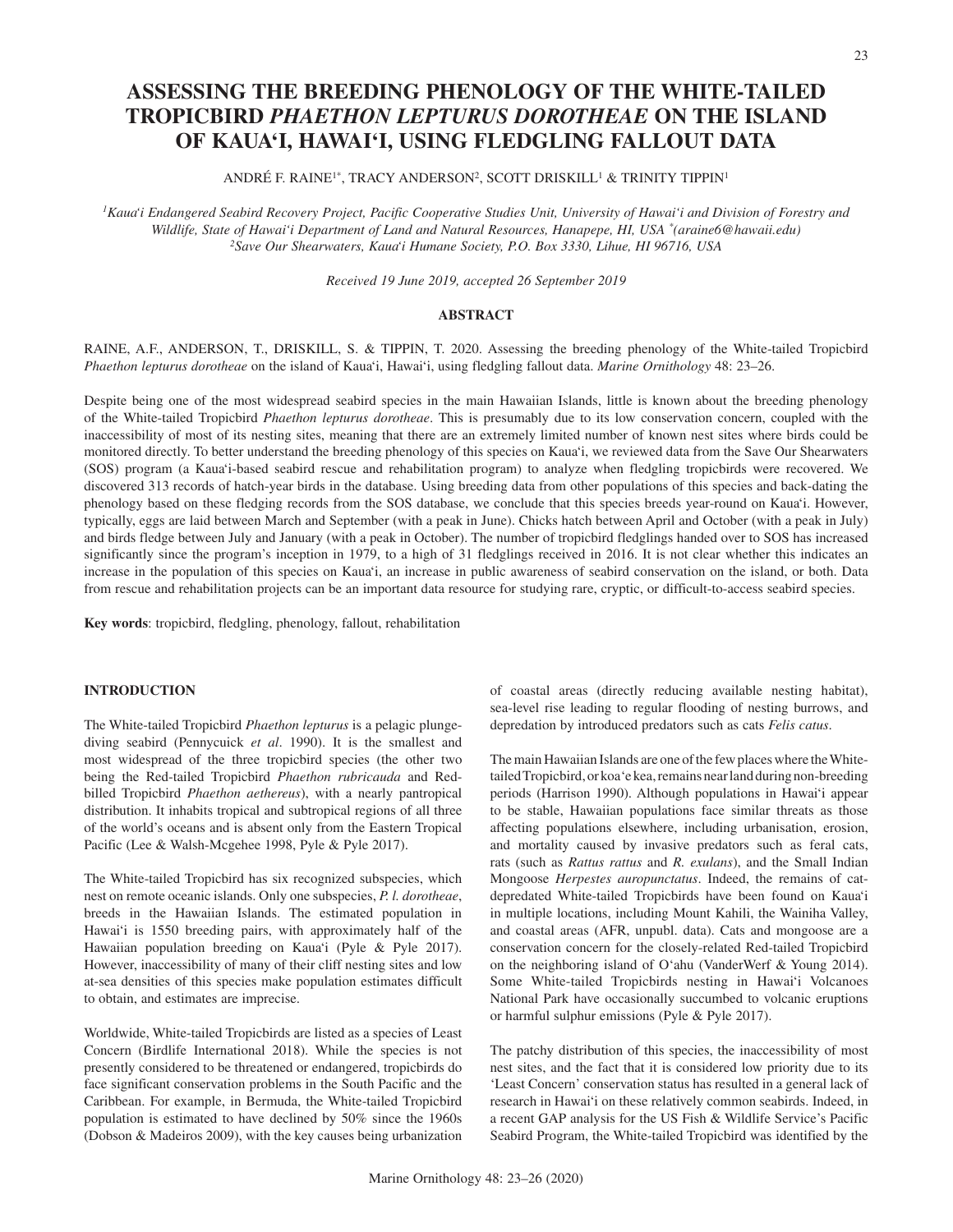authors as the least monitored seabird in the entire US Tropical Pacific (VanderWerf & Young 2017). Therefore, many biological aspects of the White-tailed Tropicbird remain unknown or are poorly understood. To better understand the breeding phenology of this species on Kaua'i, and given the extremely limited number of known nest sites where breeding birds could be monitored directly, we reviewed records from the Save Our Shearwaters (SOS) program to obtain fledging records.

SOS is a public conservation effort that was initiated by the Division of Forestry and Wildlife (DOFAW) in the late 1970s, created primarily to facilitate the rescue and recovery of Newell's Shearwater *Puffinus newelli* fledglings (that are grounded due to artificial light attraction) and adults (that succumb to powerline collisions or light attraction). The SOS program is housed at the Kaua'i Humane Society and is currently funded by the Kaua'i Island Utility Cooperative, with additional funds from the US Fish & Wildlife Service and the State of Hawai'i. While the program focuses primarily on threatened and endangered seabirds (particularly the Newell's Shearwater and the Hawaiian Petrel *Pterodroma sandwichensis*), all native birds are rehabilitated by the program, including White-tailed Tropicbirds. We used records of downed fledgling tropicbirds (listed as hatch-year birds) to project the breeding phenology of this species on Kaua'i.

# **METHODS**

We reviewed the entire SOS database on the island of Kaua'i (the northernmost island in the Main Hawaiian Islands; Fig. 1) for White-tailed Tropicbird records. For each record, the age of the individual was noted. We used only birds that were identified as hatch year (HY) for the analysis; we ignored adults (listed in the database as AHY) and those listed as "unknown".

We then used data on White-tailed Tropicbird phenology from other, better-studied populations to estimate the breeding phenology of the species on Kaua'i. Specifically, the incubation period was set at 41 d based on work conducted by Phillips (1987), Harrison (1990), and Schaffner (1991). The chick phase was set at 75 d based on averaging data from Puerto Rico (Schaffner 1991), the Seychelles (Phillips 1987), and Ascension Island (Stonehouse 1962a).

#### **RESULTS**

SOS received a total of 386 White-tailed Tropicbirds between 1981 and 2017, of which 313 (81.1%) were identified as hatch year birds. The majority (87.7%) of hatch year birds were received and processed by SOS between July and December, with the peak month being October (32.9% of all records) followed by November (18.4% of all records) (Fig. 2). Based on this data, it is apparent that, while this species does breed year-round on Kaua'i, there is a clear peak of breeding activity. Taking October as the peak fledging month, the average fledge date in that month was 17 Oct  $\pm$  0.87 d. Back-dating from the fledgling data, a bird fledging in that month would hatch on 03 August from an egg that was laid on 24 June.

Based on this fledging data, the general breeding phenology of White-tailed Tropicbirds on Kaua'i is as follows: eggs are typically laid between mid-March and mid-August, with a peak in mid-June; eggs hatch between the beginning of May and the end of September, with a peak in early August; and birds fledge between July and December, with a peak in October (Fig. 3). Nevertheless, this species is capable of breeding year-round.

The number of fledglings received by SOS was also analyzed each year to assess if there was any trend over time. A linear regression showed a strongly significant increase in the number of fledglings received by SOS over the years  $(y = 0.5752x - 1141.3, R^2 = 0.59, F = 49.84, P < 0.05$ , the peak year being 2016 with 31 fledglings (Fig. 4).



**Fig. 1.** Map of Kaua'i in relation to the main Hawaiian Islands.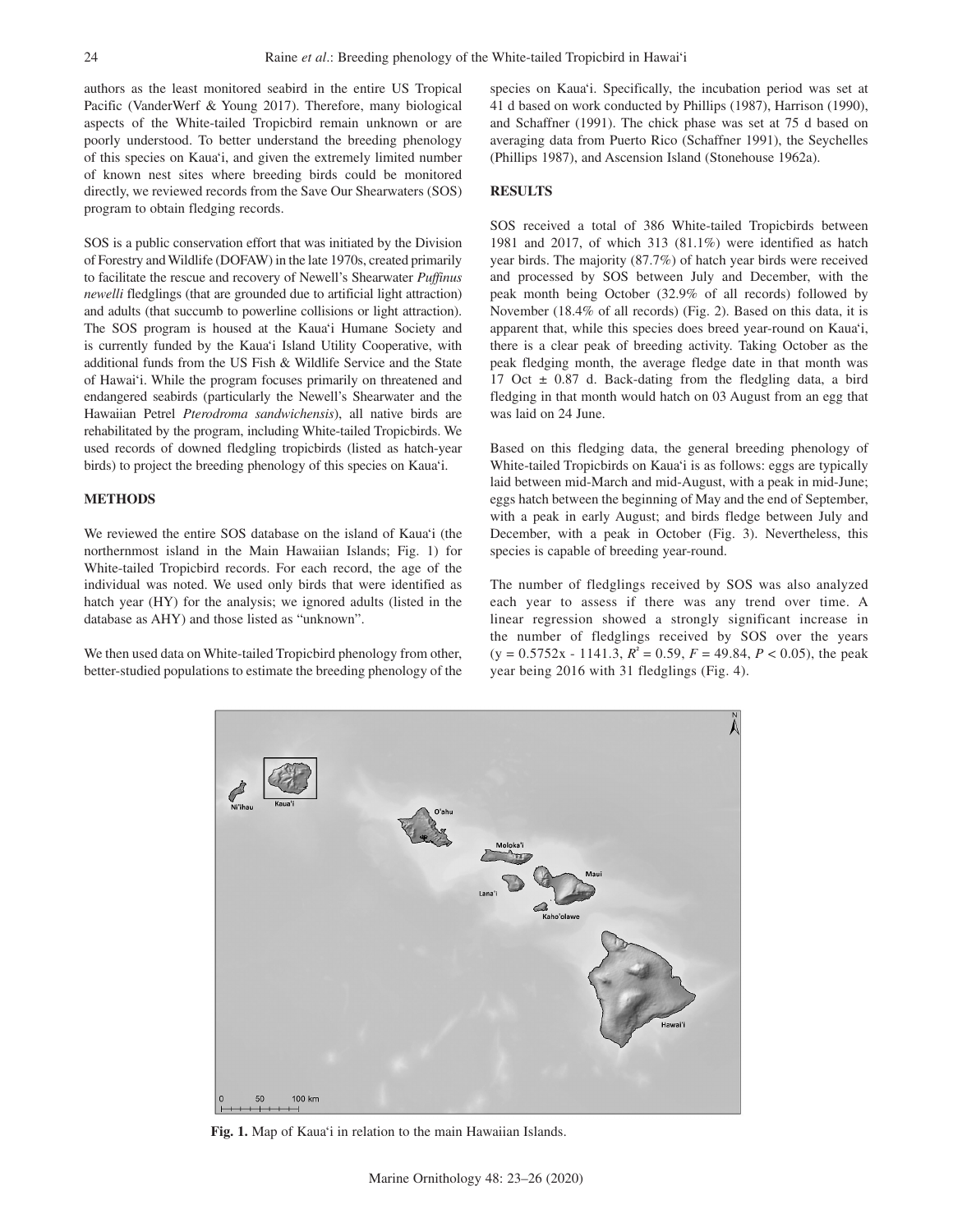### **DISCUSSION**

The population of White-tailed Tropicbirds in Hawai'i is relatively small, estimated at 1550 breeding pairs (Pyle & Pyle 2017), mainly breeding within the main Hawaiian Islands (breeding records from the northwestern Hawaiian Islands are very sparse). Given that approximately half the Hawaiian population breeds on Kaua'i (Pyle & Pyle 2017), identifying the breeding phenology of this species on the island is an important facet of its life history that can directly inform conservation strategies and efforts to monitor the population status of White-tailed Tropicbirds elsewhere in the Hawaiian Islands.

From the SOS database, it is apparent that White-tailed Tropicbirds breed year-round on Kaua'i. This is similar to findings for Whitetailed Tropicbird populations breeding on Cousin Island (Phillips 1987), Ascension Island (Stonehouse 1962), and Aldabra Atoll (Prys-Jones & Peet 1980). However, there is a definite peak breeding season on Kaua'i; June marks the peak egg-laying period, while chick hatching peaks in early August. Finally, the peak fledging period occurs in October (although in the last three years the peak month was September, perhaps representing a recent shift to slightly earlier fledging dates). Anecdotally, a White-tailed Tropicbird nest near Shipwrecks Beach (which is located near Poipu on Kaua'i) that was monitored for three consecutive years fell within the range of peak breeding phenology as identified by this analysis (AFR, pers. obs).

The number of White-tailed Tropicbird fledglings brought to SOS has significantly increased since 1981. It remains unclear whether this indicates an increase in the population of this species on Kaua'i, whether citizens are simply better informed and more actively participating in seabird conservation efforts and the SOS program, or both. It may reflect an increasing population, as Newell's Shearwater fledglings handed in to the program have significantly decreased during the same period (Raine *et al*. 2017), suggesting that increased public awareness may not be a factor. However, further study is needed to confirm the underlying reason for this trend.

The White-tailed Tropicbird is one of the least studied seabirds in the main Hawaiian Islands, despite its relative abundance. Obtaining better breeding and distribution data throughout the main Hawaiian Islands is necessary to inform conservation needs and the population status of this species. On Kaua'i, the White-tailed Tropicbird breeds widely, including on the high cliffs of the Na Pali coast and Waimea Canyon; on exposed rock faces within heavily vegetated valleys such as Wainiha, Lumahai, and Hanalei; on exposed rock faces along heavily vegetated ridges such as Kahili; and on the rocky coasts of the south, east, and north of the island (AFR, pers. obs). This species is vulnerable to a wide range of threats, including depredation by introduced predators, urbanization, collision with infrastructure (several dead White-tailed Tropicbirds have been found under powerlines spanning Hanapepe Valley; M. Travers, pers. obs.), and potentially issues such as climate change and a declining food supply. Until more detailed studies begin to examine the habitat and ecology of this species in Hawai'i, it will be difficult to characterize its vulnerabilities and its greatest conservation needs.

One important aspect of this analysis should be kept in mind: the majority of fledgling tropicbirds that are received by the SOS program are in poor body condition. This could mean that they fledged a week or so later than they should have, that they developed at a slower pace because of a lack of available nutrition, or that there were issues with the breeding pair (such as the loss of an adult, or new breeders). These factors could shift



**Fig. 2.** Percentage of total number of White-tailed Tropicbird fledglings received by SOS in each month  $(n = 316)$  from 1981 to 2017.



**Fig. 4.** Number of White-tailed Tropicbird fledglings received by SOS each year, from 1981 to 2017.

| <b>Breeding Phase</b> | JAN | <b>FEB</b> | <b>MAR</b> | APR | MAY | <b>JUN</b> | ЧUL | <b>AUG</b> | <b>SEP</b> | OCT | NOV | DEC    |
|-----------------------|-----|------------|------------|-----|-----|------------|-----|------------|------------|-----|-----|--------|
| Incubation            |     |            |            |     |     |            |     |            |            |     |     |        |
| Chick rearing         |     |            |            |     |     |            |     |            |            |     |     | $\sim$ |
| <sup>H</sup> ledging  |     |            |            |     |     |            |     |            |            |     |     |        |

**Fig. 3**. Pooled data from 1981 to 2017, indicating the breeding phenology of the White-tailed Tropicbird on Kaua'i; dashed lines indicate periods of low breeding activity and bars indicate peak periods of breeding activity.